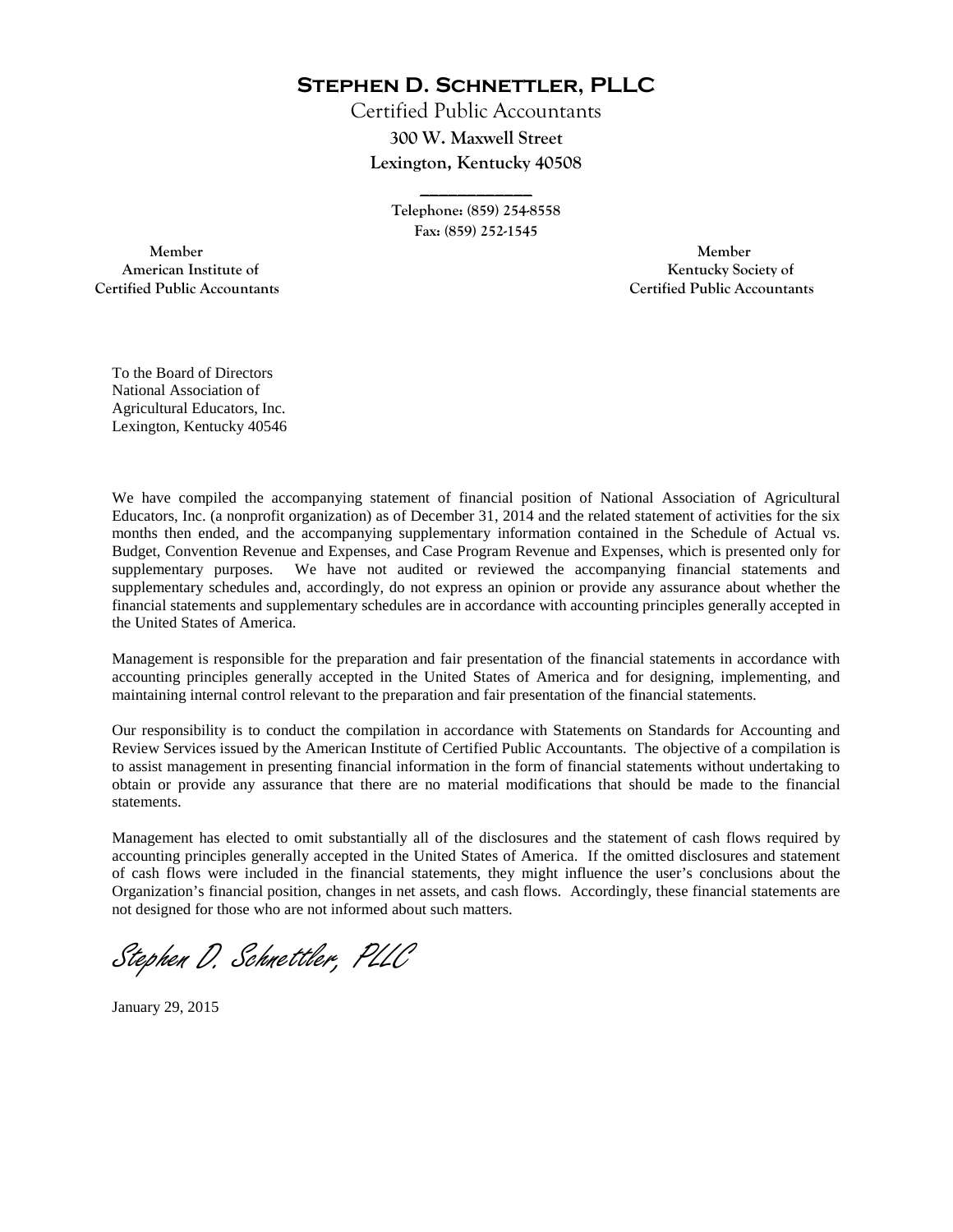# NATIONAL ASSOCIATION OF AGRICULTURAL EDUCATORS, INC. **Statement of Financial Position** December 31, 2014

| <b>ASSETS</b>                           |                 |
|-----------------------------------------|-----------------|
| Cash on deposit                         | \$<br>284,043   |
| Investments - operating fund            | 594,582         |
| Investments - life membership fund      | 207,266         |
| Investments - reserve fund              | 2,723           |
| Accounts receivable                     | 386,248         |
| Prepaid expenses                        | 240,147         |
| Property and equipment - CASE           | 722             |
| Property and equipment                  | 9,205           |
| <b>TOTAL ASSETS</b>                     | \$<br>1,724,936 |
| <b>LIABILITIES AND NET ASSETS</b>       |                 |
| <b>LIABILITIES</b>                      |                 |
| Accounts payable                        | \$<br>32,244    |
| Accrued leave payable                   | 33,802          |
| Other current liabilities               | 3,013           |
| <b>TOTAL LIABILITIES</b>                | 69,059          |
| <b>NET ASSETS</b>                       |                 |
| Unrestricted net assets:                |                 |
| Current operation                       | 1,175,495       |
| Board designated for special purposes   | 206,605         |
| Temporarily restricted net assets       | 480             |
| <b>CASE Project</b>                     | 273,297         |
| <b>TOTAL NET ASSETS</b>                 | 1,655,877       |
| <b>TOTAL LIABILITIES AND NET ASSETS</b> | \$<br>1,724,936 |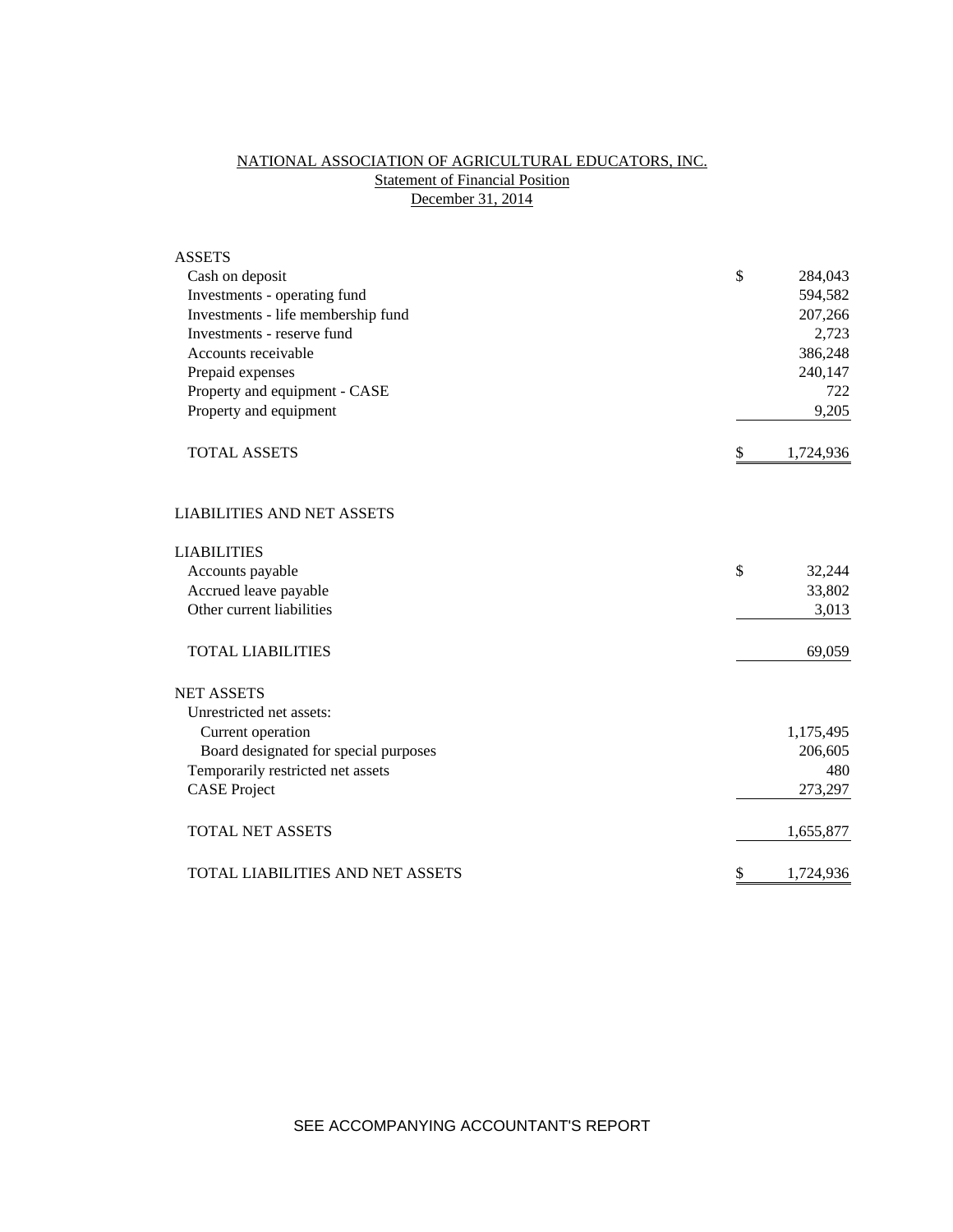### NATIONAL ASSOCIATION OF AGRICULTURAL EDUCATORS, INC. **Statement of Activities** For the Six Months ended December 31, 2014

|                                       | Unrestricted |                |       |            |             |            |      |           |    |           |
|---------------------------------------|--------------|----------------|-------|------------|-------------|------------|------|-----------|----|-----------|
|                                       | Current      |                | Board |            | Temporarily |            | CASE |           |    |           |
|                                       |              | Operations     |       | Designated |             | Restricted |      | Project   |    | Total     |
| Revenue, Gains and Losses             |              |                |       |            |             |            |      |           |    |           |
| Membership dues                       | \$           | 342,823        | \$    | 3,450      | \$          |            | \$   |           | \$ | 346,273   |
| Convention registration               |              | 94,008         |       |            |             |            |      |           |    | 94,008    |
| Sponsorship and awards                |              | 9,500          |       |            |             |            |      |           |    | 9,500     |
| Merchandise sales                     |              | 1,360          |       |            |             |            |      |           |    | 1,360     |
| Contributions                         |              |                |       |            |             | 480        |      |           |    | 480       |
| Management fees                       |              | 35,528         |       |            |             |            |      |           |    | 35,528    |
| Net realized and unrealized           |              |                |       |            |             |            |      |           |    |           |
| gains (losses) on securities          |              | 20,584         |       |            |             |            |      |           |    | 20,584    |
| Interest and dividends                |              | 21             |       |            |             |            |      |           |    | 21        |
| FFA Foundation projects               |              | 176,115        |       |            |             |            |      |           |    | 176,115   |
| CASE Program income                   |              |                |       |            |             |            |      | 1,116,582 |    | 1,116,582 |
| Other income                          |              | 302,028        |       |            |             |            |      |           |    | 302,028   |
| Total Revenue, Gaines and Losses      |              | 981,967        |       | 3,450      |             | 480        |      | 1,116,582 |    | 2,102,479 |
| Net Assets Released from Restrictions |              |                |       |            |             |            |      |           |    |           |
| Total Revenue, Gains and Losses       |              |                |       |            |             |            |      |           |    |           |
| and Reclassifications                 |              | 981,967        |       | 3,450      |             | 480        |      | 1,116,582 |    | 2,102,479 |
| Expenses                              |              |                |       |            |             |            |      |           |    |           |
| General expenses                      |              | 448,751        |       |            |             |            |      |           |    | 448,751   |
| FFA Foundation projects               |              | 28,085         |       |            |             |            |      |           |    | 28,085    |
| <b>CASE Program expenses</b>          |              | $\overline{a}$ |       |            |             |            |      | 1,033,010 |    | 1,033,010 |
| Convention expenses                   |              | 35,574         |       |            |             |            |      |           |    | 35,574    |
| Total expenses                        |              | 512,410        |       |            |             |            |      | 1,033,010 |    | 1,545,420 |
| INCREASE (DECREASE) IN NET ASSETS     |              | 469,557        |       | 3,450      |             | 480        |      | 83,572    |    | 557,059   |
| NET ASSETS AT BEGINNING OF PERIOD     |              | 705,938        |       | 203,155    |             |            |      | 189,725   |    | 1,098,818 |
| NET ASSETS AT END OF PERIOD           | \$           | 1,175,495      | \$    | 206,605    | \$          | 480        | \$   | 273,297   | \$ | 1,655,877 |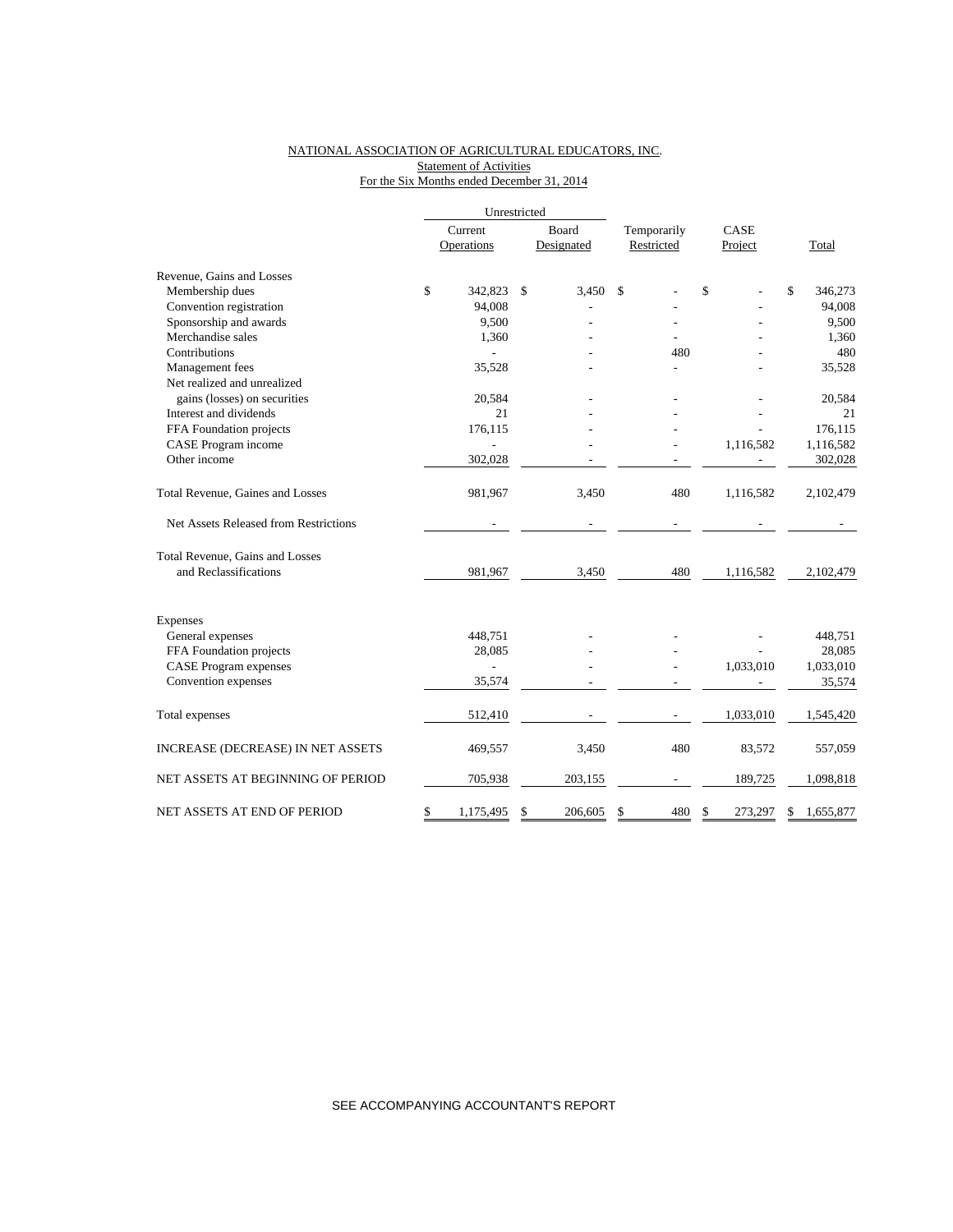#### NATIONAL ASSOCIATION OF AGRICULTURAL EDUCATORS, INC. For the One and Six Months Ended December 31, 2014 Schedule of Actual vs. Budget

|                                                       | <b>MONTH</b><br><b>ACTUAL</b> |     | MONTH<br><b>BUDGET</b>   | <b>MONTH</b><br><b>\$VARIANCE</b> | YEAR TO DATE<br><b>ACTUAL</b> | YEAR<br><b>BUDGET</b> |                          | YEAR<br><b>SVARIANCE</b> |
|-------------------------------------------------------|-------------------------------|-----|--------------------------|-----------------------------------|-------------------------------|-----------------------|--------------------------|--------------------------|
| <b>REVENUE</b>                                        |                               |     |                          |                                   |                               |                       |                          |                          |
| Member dues                                           | \$<br>16,625                  | \$  | 31,385                   | \$<br>$(14,760)$ \$               | 334,873                       | \$                    | 376,615                  | \$<br>(41, 742)          |
| Corporate membership dues                             | 6,750                         |     | 2,500                    | 4,250                             | 11,400                        |                       | 30,000                   | (18,600)                 |
| <b>NSTA Dues</b>                                      | $\overline{a}$                |     |                          |                                   |                               |                       |                          |                          |
| Delmar scholarships                                   | $\overline{a}$                |     | 625                      | (625)                             | L,                            |                       | 7,500                    | (7,500)                  |
| Freshman scholarships                                 |                               |     | ÷,                       |                                   | L,                            |                       | L,                       |                          |
| Foundation management fees                            | 35,528                        |     | 7,083                    | 28,445                            | 35,528                        |                       | 85,000                   | (49, 472)                |
| MBNA affinity credit card program                     | $\overline{\phantom{a}}$      |     |                          |                                   | ÷,                            |                       | $\frac{1}{2}$            |                          |
| Toyota vehicle lease management fee                   | $\overline{\phantom{a}}$      |     | ٠                        | ä,                                | L,                            |                       | L,                       | ÷.                       |
| Interest and dividends                                |                               | 5   | 1,667                    | (1,662)                           | 21                            |                       | 20,000                   | (19, 979)                |
| Net realized and unrealized                           |                               |     |                          |                                   |                               |                       |                          |                          |
| gains (losses) on securities                          | (2,944)                       |     | ٠                        | (2,944)                           | 20,584                        |                       | ÷,                       | 20,584                   |
| Merchandise sales                                     |                               |     | 708                      | (708)                             | 1,360                         |                       | 8,500                    | (7,140)                  |
| Investment income, Life Fund                          |                               |     | 42                       | (42)                              | ٠                             |                       | 500                      | (500)                    |
| Contributions, Legislative Fund                       |                               |     | $\sim$                   | $\overline{\phantom{a}}$          | 480                           |                       | L.                       | 480                      |
| Miscellaneous income                                  |                               |     | 417                      | (417)                             | 1,271                         |                       | 5,000                    | (3, 729)                 |
| Scholarship raffle proceeds                           | $\overline{a}$                |     | 125                      | (125)                             | $\overline{\phantom{a}}$      |                       | 1,500                    | (1,500)                  |
| National Teach Ag Campaign                            |                               | 650 | 13,833                   | (13, 183)                         | 95,819                        |                       | 166,000                  | (70, 181)                |
| Teacher Ag non-foundation revenue                     | ÷,                            |     | ÷.                       |                                   | 3,116                         |                       | ä,                       | 3,116                    |
| Teacher crisis fund                                   |                               |     | ÷,                       |                                   | 1,613                         |                       | $\overline{a}$           | 1,613                    |
| <b>BFRDP</b> Grant                                    |                               |     | 2,500                    | (2,500)                           | 12,797                        |                       | 30,000                   | (17,203)                 |
| AEM business manager stipend                          | $\overline{a}$                |     | 333                      | (333)                             | ÷.                            |                       | 4,000                    | (4,000)                  |
| AEM subscriptions                                     |                               |     | ٠                        | $\overline{a}$                    | 10                            |                       | $\frac{1}{2}$            | 10                       |
| Webinar revenue                                       |                               |     |                          |                                   | L,                            |                       |                          | $\overline{\phantom{a}}$ |
| DuPont Agrisciense                                    | 43,956                        |     |                          | 43,956                            | 66,719                        |                       | L,                       | 66,719                   |
| <b>NPS</b>                                            |                               |     |                          |                                   | $\overline{a}$                |                       | $\overline{a}$           | ÷,                       |
|                                                       |                               |     |                          |                                   | ÷,                            |                       | ä,                       | ÷.                       |
| State website development                             |                               |     |                          |                                   |                               |                       |                          |                          |
| Hurricane relief                                      |                               |     |                          |                                   |                               |                       | L,                       |                          |
| Credit card revenue                                   |                               |     |                          |                                   |                               |                       |                          |                          |
| F <sub>2F</sub> revenue                               |                               |     | ٠                        | $\overline{a}$                    | L,                            |                       | 15,000                   | (15,000)                 |
| CASE management fee                                   | $\overline{\phantom{a}}$      |     | 2,000                    | (2,000)                           | ÷,                            |                       | 24,000                   | (24,000)                 |
| Council MMM management fee                            |                               |     | 417                      | (417)                             | $\overline{a}$                |                       | 5,000                    | (5,000)                  |
| COP                                                   | 2,460                         |     | ÷,                       | 2,460                             | 59,860                        |                       | 24,600                   | 35,260                   |
| FFA Foundation project - TTTK                         | 64,245                        |     | 3,875                    | 60,370                            | 68,245                        |                       | 46,500                   | 21,745                   |
| FFA Foundation project - OPAP                         | 8,207                         |     | 1,000                    | 7,207                             | 7,981                         |                       | 12,000                   | (4,019)                  |
| FFA Foundation project - OMSP                         | 10,944                        |     | 1,000                    | 9,944                             | 10,944                        |                       | 12,000                   | (1,056)                  |
| FFA Foundation project - OT                           | 10,544                        |     | 917                      | 9,627                             | 12,677                        |                       | 11,000                   | 1,677                    |
| FFA Foundation project - OYM                          | 9,419                         |     | 917                      | 8,502                             | 14,813                        |                       | 11,000                   | 3,813                    |
| FFA Foundation project - Lifetime Achievement         | 19,625                        |     | 208                      | 19,417                            | 19,625                        |                       | 2,500                    | 17,125                   |
| FFA Foundation project - Outstanding Service Citation |                               | 975 | 205                      | 770                               | 975                           |                       | 2,460                    | (1,485)                  |
| FFA Foundation teacher workshop                       | 3,569                         |     | 958                      | 2,611                             | 3,569                         |                       | 11,500                   | (7, 931)                 |
| FFA Foundation internet café                          | $\overline{a}$                |     | ٠                        | $\overline{a}$                    | $\overline{\phantom{a}}$      |                       | $\overline{\phantom{a}}$ | $\overline{\phantom{a}}$ |
| FFA Foundation Pfizer classroom                       | $\overline{\phantom{a}}$      |     | ٠                        | ÷,                                | $\overline{a}$                |                       | ÷,                       |                          |
| FFA Foundation Regional Grants Revenue                |                               |     | 1,500                    | (1,500)                           | L,                            |                       | 18,000                   | (18,000)                 |
| FFA Foundation Agriscience Teacher                    | 10,368                        |     | 1,562                    | 8,806                             | 10,368                        |                       | 18,740                   | (8, 372)                 |
| FFA Foundation NATAA/NAII                             | ÷,                            |     | 10,000                   | (10,000)                          | ٠                             |                       | 120,000                  | (120,000)                |
| FFA Foundation project - XLR8                         | 26,918                        |     | 2,000                    | 24,918                            | 26,918                        |                       | 24,000                   | 2,918                    |
| CASE program net income                               | (62, 669)                     |     | $\overline{\phantom{a}}$ | (62, 669)                         | 83,572                        |                       |                          | 83,572                   |
| Convention net income                                 | 48,477                        |     | 4,587                    | 43,890                            | 128,757                       |                       | 48,050                   | 80,707                   |
| <b>TOTAL REVENUE</b>                                  | 253,652                       |     | 92,364                   | 161,288                           | 1,033,895                     |                       | 1,140,965                | (107,070)                |
|                                                       |                               |     |                          |                                   |                               |                       |                          |                          |
| <b>EXPENSES</b>                                       |                               |     |                          |                                   |                               |                       |                          |                          |
| <b>Salaries</b>                                       | 31,404                        |     | 28,050                   | 3,354                             | 181,498                       |                       | 336,594                  | (155,096)                |
| Taxes and benefits                                    | 5,434                         |     | 7,037                    |                                   | 40,727                        |                       | 84,448                   | (43, 721)                |
|                                                       |                               |     |                          | (1,603)                           |                               |                       |                          |                          |
| Computer service                                      | 1,255                         |     | 625                      | 630                               | 3,617                         |                       | 7,500                    | (3,883)                  |
| Telephone                                             |                               | 261 | 333                      | (72)                              | 1,114                         |                       | 4,000                    | (2,886)                  |
| Accounting                                            |                               | 650 | 1,317                    | (667)                             | 3,900                         |                       | 15,800                   | (11,900)                 |
| Depreciation                                          |                               | 249 | 333                      | (84)                              | 1,496                         |                       | 4,000                    | (2,504)                  |
| Rent                                                  | $\frac{1}{2}$                 |     | 625                      | (625)                             | $\overline{\phantom{a}}$      |                       | 7,500                    | (7,500)                  |
| Insurance                                             |                               | 459 | 542                      | (83)                              | 4,111                         |                       | 6,500                    | (2,389)                  |
| Legal                                                 | ÷.                            |     | 83                       | (83)                              | $\sim$                        |                       | 1,000                    | (1,000)                  |
| Office Supplies                                       |                               | 465 | 667                      | (202)                             | 1,200                         |                       | 8,000                    | (6,800)                  |
| Bank charges and investment fees                      | $\overline{\phantom{a}}$      |     | $\,$ 8 $\,$              | (8)                               | 3,946                         |                       | 100                      | 3,846                    |
| Printing, general                                     |                               | 301 | 417                      | (116)                             | 1,212                         |                       | 5,000                    | (3,788)                  |
| Staff training                                        | $\overline{\phantom{a}}$      |     | 42                       | (42)                              | $\overline{\phantom{a}}$      |                       | 500                      | (500)                    |
| Taxes and licenses                                    | ÷,                            |     | 8                        | (8)                               | $\frac{1}{2}$                 |                       | 100                      | (100)                    |
| Membership and contributions                          |                               | 707 | 1,417                    | (710)                             | 16,047                        |                       | 17,000                   | (953)                    |
| Travel, staff                                         | $\overline{\phantom{a}}$      |     | 2,083                    | (2,083)                           | 554                           |                       | 25,000                   | (24, 446)                |
| Promotion and marketing                               | $\overline{a}$                |     | 1,000                    | (1,000)                           | 2,500                         |                       | 12,000                   | (9,500)                  |
| Merchandise and diaries                               | ÷,                            |     | 500                      | (500)                             | 1,999                         |                       | 6,000                    | (4,001)                  |
|                                                       |                               |     |                          |                                   |                               |                       |                          |                          |

(Continued)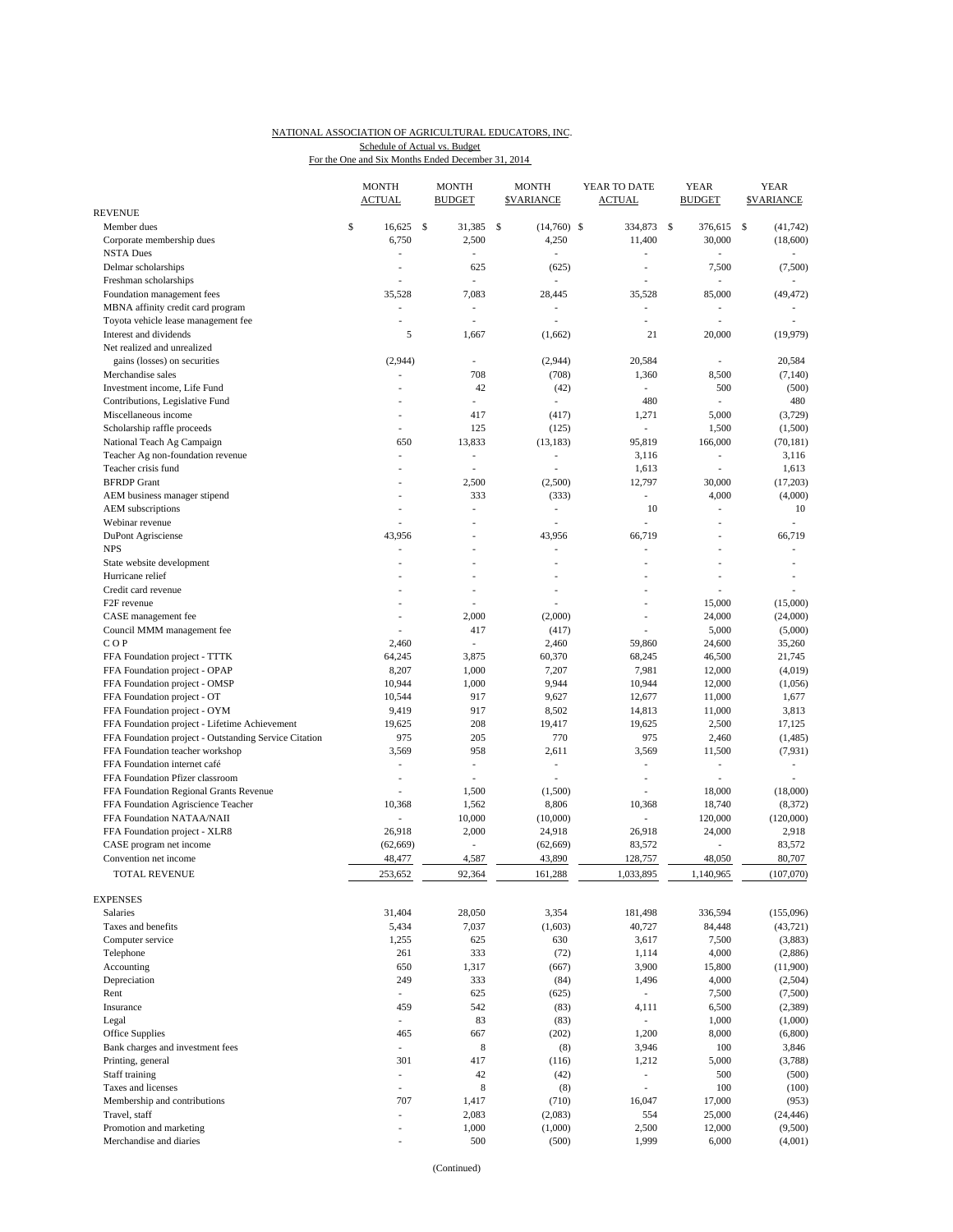#### NATIONAL ASSOCIATION OF AGRICULTURAL EDUCATORS, INC. For the One and Six Months Ended December 31, 2014 Schedule of Actual vs. Budget

|                                                       | <b>MONTH</b><br><b>ACTUAL</b> | <b>MONTH</b><br><b>BUDGET</b> | <b>MONTH</b><br><b>\$VARIANCE</b> | YEAR TO DATE<br><b>ACTUAL</b> | <b>YEAR</b><br><b>BUDGET</b> | <b>YEAR</b><br><b>SVARIANCE</b> |
|-------------------------------------------------------|-------------------------------|-------------------------------|-----------------------------------|-------------------------------|------------------------------|---------------------------------|
| Photocopying                                          | ÷,                            | 8                             | (8)                               | ÷,                            | 100                          | (100)                           |
| Postage, general                                      | 467                           | 500                           | (33)                              | 874                           | 6,000                        | (5, 126)                        |
| Professional liability insurance                      | ä,                            | 3,041                         | (3,041)                           | 36,810                        | 36,495                       | 315                             |
| Public relations                                      |                               | 83                            | (83)                              | ÷,                            | 1,000                        | (1,000)                         |
| Scholarships                                          |                               | 813                           | (813)                             | 11,250                        | 9,750                        | 1,500                           |
| Travel, regional secretaries                          |                               | 1,167                         | (1, 167)                          | 3,757                         | 14,000                       | (10, 243)                       |
| Travel, board of directors                            | L,                            | 2,917                         | (2,917)                           | 8,773                         | 35,000                       | (26, 227)                       |
| Nat'l Teach Ag Campaign                               | 17,118                        | 11,167                        | 5,951                             | 64,551                        | 134,000                      | (69, 449)                       |
| FFA Foundation project - TTTK                         | 1,293                         | 3,875                         | (2, 582)                          | 5,318                         | 46,500                       | (41, 182)                       |
| FFA Foundation project - OPAP                         | $\overline{a}$                | 1,000                         | (1,000)                           | 2,219                         | 12,000                       | (9,781)                         |
| FFA Foundation project - OMSP                         | L,                            | 1,000                         | (1,000)                           | 2,011                         | 12,000                       | (9,989)                         |
| FFA Foundation project - OT                           | L,                            | 917                           | (917)                             | 1,864                         | 11,000                       | (9, 136)                        |
| FFA Foundation project - OYM                          |                               | 917                           | (917)                             | 304                           | 11,000                       | (10,696)                        |
| FFA Foundation project - Lifetime achievement         |                               | 208                           | (208)                             | ÷,                            | 2,500                        | (2,500)                         |
| FFA Foundation project - Outstanding service citation | $\overline{a}$                | 205                           | (205)                             | $\overline{a}$                | 2,460                        | (2,460)                         |
| FFA Foundation project - Smart Edge                   | $\overline{a}$                | $\sim$                        | ÷.                                | ÷.                            |                              |                                 |
| FFA Foundation teacher workshop                       | 5,200                         | 958                           | 4,242                             | 5,419                         | 11,500                       | (6,081)                         |
| FFA Foundation internet café                          | L.                            | Ĭ.                            | $\overline{\phantom{a}}$          | ÷,                            | L.                           |                                 |
| FFA Foundation Pfizer Classroom                       | $\overline{a}$                | Ĭ.                            |                                   | Ĭ.                            | L,                           |                                 |
| FFA Foundation Regional Grants                        |                               | 1,500                         | (1,500)                           | ÷,                            | 18,000                       | (18,000)                        |
| FFA Foundation Agrisciense Teachers                   | L,                            | 1,562                         | (1, 562)                          | 10,950                        | 18,740                       | (7,790)                         |
| FFA Foundation NATAA/NAII                             |                               | $\overline{\phantom{a}}$      |                                   | $\overline{\phantom{a}}$      | $\overline{a}$               |                                 |
| FFA Foundation XLR8                                   | 818                           | 2,000                         | (1, 182)                          | 5,763                         | 24,000                       | (18, 237)                       |
| DuPont Agriscience                                    | 894                           | ٠                             | 894                               | 4,065                         | L,                           | 4,065                           |
| GMAC SmartEdge program                                |                               | Ĭ.                            | ÷,                                | ÷,                            |                              |                                 |
| NPS expense                                           |                               | 833                           | (833)                             | ÷,                            | 10,000                       | (10,000)                        |
| Webinar expense                                       |                               | 100                           | (100)                             | 601                           | 1,200                        | (599)                           |
| Teacher crisis fund                                   | Ĭ.                            | Ĭ.                            | L.                                | 1,900                         | Ĭ.                           | 1,900                           |
| Communities of practice expense                       |                               | 1.667                         | (1,667)                           | 22,191                        | 20,000                       | 2,191                           |
| Substitute teacher hire behinds                       |                               | 125                           | (125)                             | ÷,                            | 1,500                        | (1,500)                         |
| <b>NSTA</b> dues                                      |                               | Ĭ.                            | ä,                                | L,                            | J.                           | ÷,                              |
| <b>Bad</b> debts                                      | $\overline{a}$                | J.                            | $\overline{\phantom{a}}$          | $\overline{\phantom{a}}$      | ÷,                           | $\overline{\phantom{a}}$        |
| Website                                               | 1,605                         | ÷,                            | 1,605                             | 6,855                         | ٠                            | 6,855                           |
| NATAA stipends                                        |                               |                               |                                   | 8,625                         | 120,000                      | (111, 375)                      |
| <b>BFRDP</b> expense                                  |                               |                               |                                   | ÷.                            | 2,500                        | (2,500)                         |
| <b>BFPD</b> contract labor                            |                               |                               |                                   | 7,500                         | L,                           | 7,500                           |
| Contract labor                                        | ä,                            |                               | ÷.                                | ÷,                            | L.                           | $\overline{\phantom{a}}$        |
| Storage                                               |                               |                               | i,                                | Ĭ.                            |                              |                                 |
| Credit card expense                                   | 295                           | í,                            | 295                               | 1,315                         | L                            | 1,315                           |
| Ag Ed opportunity fund                                | ä,                            | Î.                            | ä,                                | L,                            |                              | $\overline{\phantom{a}}$        |
| Miscellaneous                                         | $\overline{\phantom{a}}$      | ٠                             | $\overline{\phantom{a}}$          | $\overline{\phantom{a}}$      | $\overline{\phantom{a}}$     | $\sim$                          |
| <b>TOTAL EXPENSES</b>                                 | 68,875                        | 81,650                        | (12, 775)                         | 476,836                       | 1,102,287                    | (625, 451)                      |
| NET INCOME (LOSS)                                     | 184,777<br>\$                 | \$<br>10,714                  | \$<br>174,063                     | 557,059<br>\$                 | 38,678<br>\$                 | 518,381<br>\$                   |
|                                                       |                               |                               |                                   |                               |                              |                                 |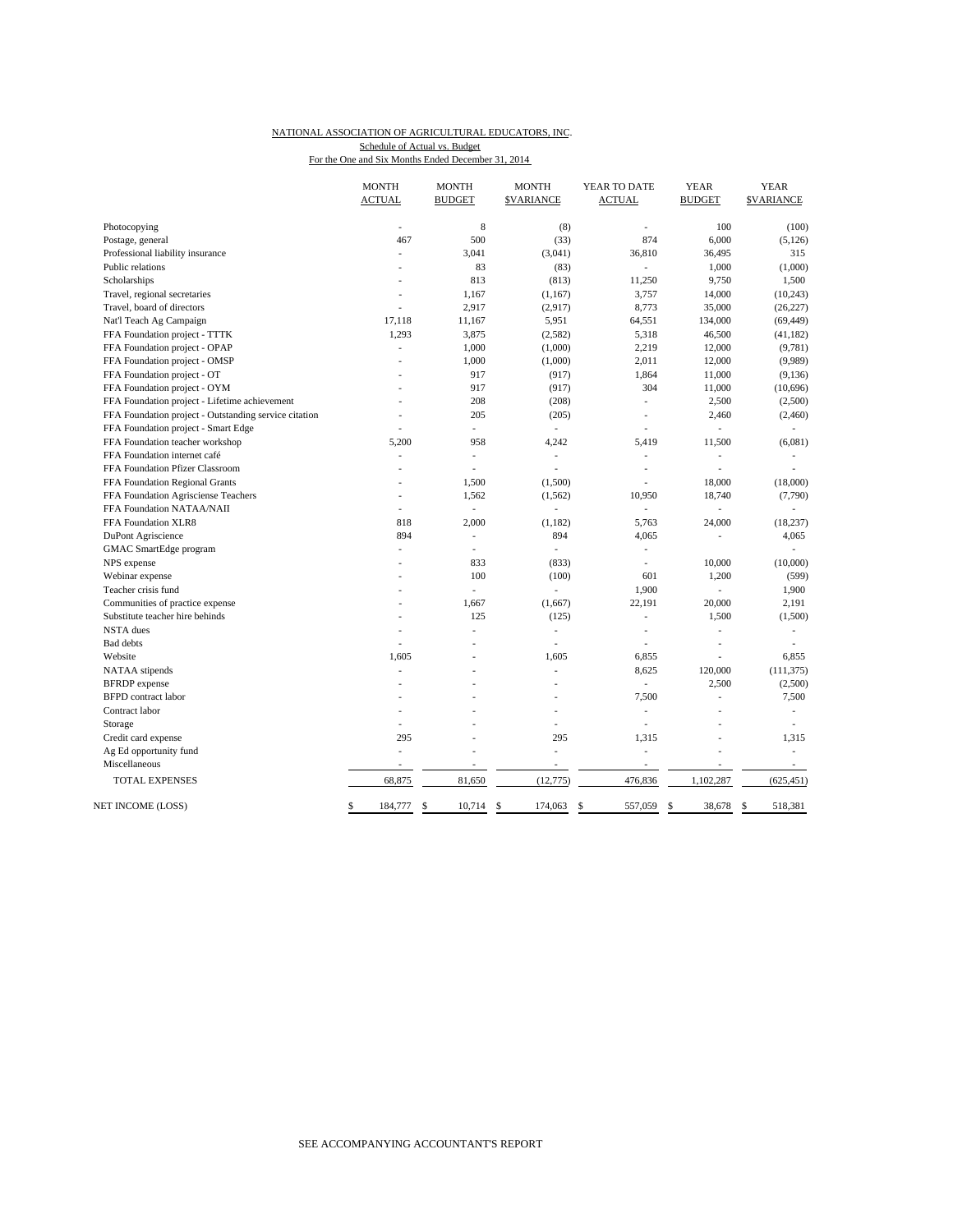## NATIONAL ASSOCIATION OF AGRICULTURAL EDUCATORS, INC. Schedule of Convention Revenue and Expenses

|                                           | <b>MONTH</b><br><b>ACTUAL</b> | <b>MONTH</b><br><b>BUDGET</b> | <b>MONTH</b><br><b>SVARIANCE</b> | YEAR TO DATE<br><b>ACTUAL</b> | <b>YEAR</b><br><b>BUDGET</b> | <b>YEAR</b><br><b>\$VARIANCE</b> |
|-------------------------------------------|-------------------------------|-------------------------------|----------------------------------|-------------------------------|------------------------------|----------------------------------|
| <b>REVENUE</b>                            |                               |                               |                                  |                               |                              |                                  |
| Convention, registration                  | \$                            | \$<br>8,333                   | \$<br>$(8,333)$ \$               | 94,008                        | $\mathbf{s}$<br>100,000      | \$<br>(5,992)                    |
| Convention, tickets/workshops             |                               |                               |                                  |                               |                              |                                  |
| Convention, trade show                    |                               |                               |                                  | 1,800                         |                              | 1,800                            |
| Convention - Ideas Unlimited              |                               |                               |                                  |                               |                              |                                  |
| Convention - Teacher Mentor               |                               |                               |                                  |                               |                              |                                  |
| Convention scholarship fund               |                               |                               |                                  | 1,486                         |                              | 1,486                            |
| Convention, sponsorships - FFA Foundation | 48.640                        | 2,917                         | 45,723                           | 48,640                        | 35,000                       | 13,640                           |
| Convention, host state social             |                               | $\sim$                        | ÷.                               | 8,897                         |                              | 8,897                            |
| Convention, sponsorships                  |                               | 1,333                         | (1, 333)                         | 9,500                         | 16,000                       | (6,500)                          |
| <b>TOTAL REVENUE</b>                      | 48,640                        | 12,583                        | 36,057                           | 164,331                       | 151,000                      | 13,331                           |
| <b>EXPENSES</b>                           |                               |                               |                                  |                               |                              |                                  |
| Convention, plaques and trophies          |                               | 242                           | (242)                            | 4.765                         | 2,900                        | 1,865                            |
| Convention, printing                      |                               |                               |                                  | 1,854                         | $\sim$                       | 1,854                            |
| Convention, miscellaneous                 |                               |                               |                                  | L.                            |                              |                                  |
| Convention, awards                        |                               |                               |                                  | 5.175                         | 7,000                        | (1,825)                          |
| Convention, photography                   |                               |                               |                                  | ÷,                            |                              |                                  |
| Convention, meal functions                |                               | 833                           | (833)                            | 2,535                         | 10,000                       | (7, 465)                         |
| Convention, promotion and marketing       |                               | 208                           | (208)                            | 3,325                         | 2,500                        | 825                              |
| Convention, postage and shipping          |                               | 167                           | (167)                            |                               | 2,000                        | (2,000)                          |
| Convention, equipment rental              |                               | 1,500                         | (1,500)                          |                               | 18,000                       | (18,000)                         |
| Convention, workshops                     |                               |                               |                                  |                               |                              |                                  |
| Convention, host state social             |                               |                               |                                  | 8,890                         |                              | 8,890                            |
| Convention, speakers                      |                               |                               |                                  |                               |                              |                                  |
| Convention, trade show expense            |                               |                               |                                  |                               |                              |                                  |
| Convention, tour expenses                 |                               |                               |                                  |                               |                              |                                  |
| Convention, committee expense             | 163                           | 379                           | (216)                            | 1.950                         | 4,550                        | (2,600)                          |
| Convention, sponsorships - FFA Foundation |                               | 2,917                         | (2,917)                          |                               | 35,000                       | (35,000)                         |
| Convention, travel/board of directors     |                               | 1,167                         | (1, 167)                         | 4,422                         | 14,000                       | (9,578)                          |
| Convention, staff travel                  |                               | 583                           | (583)                            | 2,658                         | 7,000                        | (4, 342)                         |
| Convention, other travel                  |                               | $\overline{\phantom{a}}$      | $\overline{a}$                   | $\overline{\phantom{a}}$      |                              |                                  |
| <b>TOTAL EXPENSES</b>                     | 163                           | 7,996                         | (7, 833)                         | 35,574                        | 102,950                      | (67, 376)                        |
| NET INCOME (LOSS)                         | \$<br>48,477                  | 4,587<br>\$                   | 43,890<br>\$                     | \$<br>128,757                 | 48,050<br>\$                 | 80,707<br>S                      |

For the One and Six Months Ended December 31, 2014